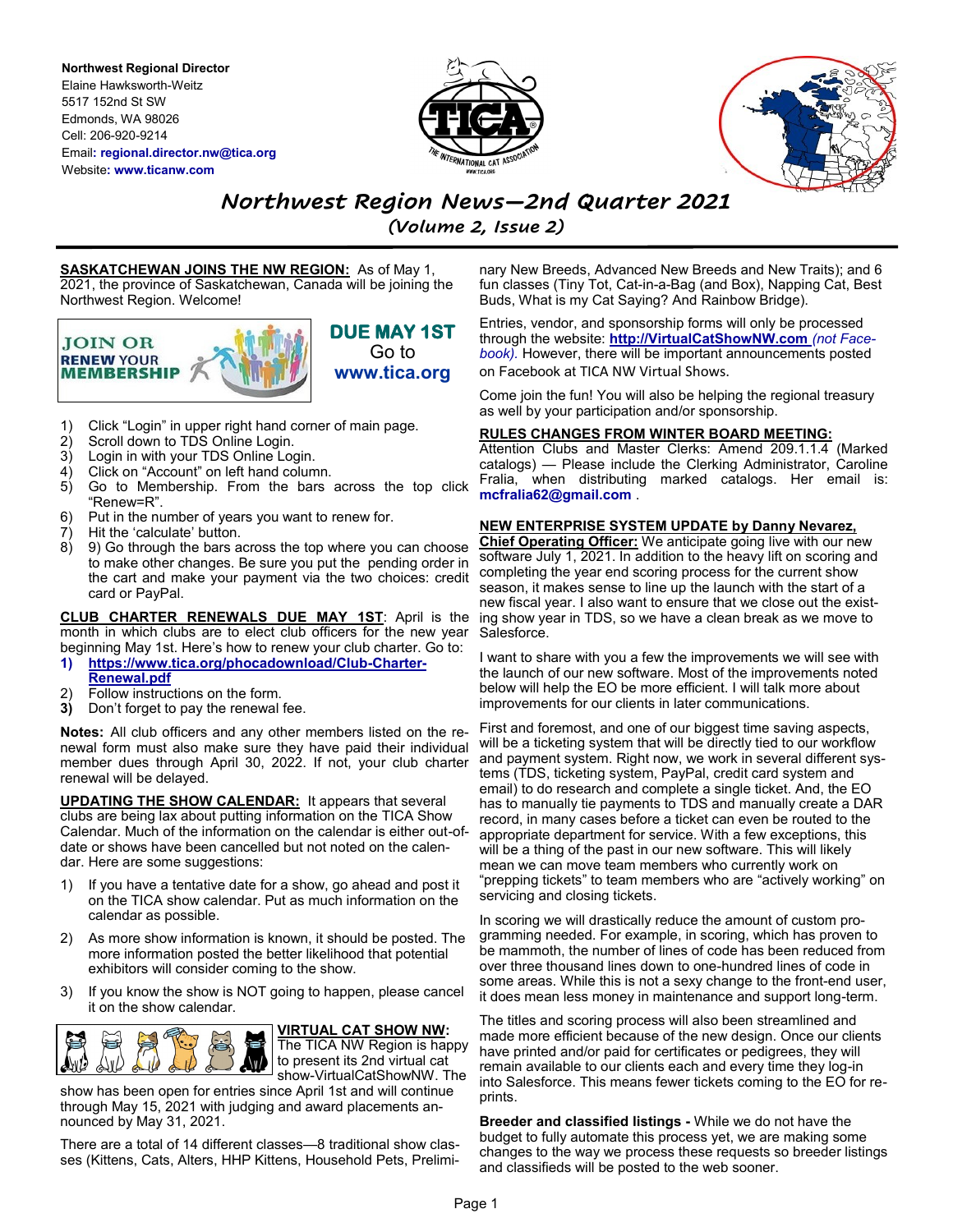**Client contact information -** In the new system, a client can update their own contact information, compared to today where those requests come into the EO. In addition, the system will check and execute the subsequent changes that can come from a change of address, for example region-if a client's address change moves the client to a different region those changes will be automated.

Another issue we continue to frequently encounter is our ticketing system over loading and crashing our website. When attachments are included with a ticket sent by our clients, which is nearly always, it can and does crash our website without manual intervention. In Salesforce, all of the service requests, attachments and payments will be contained in Salesforce as one system.

**Data integrity -** In TDS's current design, there are a few places where data integrity is not enforced which allows for orphaned records to be created, this will be solved in the design of our new database.

**Data quality -** TDS did not fully take advantage of validating data at the point of entry. For example, many dates and email addresses in TDS are not in a meaningful or valid format rendering the data useless if not misleading. As part of the data migration process, this bad data has been identified so it can be corrected in the new system.

**Membership dates -** member dates that are not entered through TDS online require manual intervention to populate. This will be fully automated in Salesforce saving the EO time.

**Breeder Slip Numbers (BSN) -** Currently if a client does not use TDS online to register a litter, then no BSN is generated. This means the EO must manually enter every kitten from the litter that was registered not using TDS. In the new system a BSN will always be generated, allowing clients to register the kittens themselves even if they mailed in the litter registration. If a client chooses to send snail mail to register the kittens from a litter that was registered via snail mail, the process to do so is streamlined for the EO.

It is difficult to overstate the benefits of moving to a modern platform. TDS was built on a technology that is now at the end of its life, whereas Salesforce is a thriving technology that is seeing continuous investment in extending its capabilities through a schedule of three annual releases.

Having a system that is built with a minimum amount of code on a platform whose capabilities are growing, positions TICA so that the investment being made to re-platform today won't need to be made again for the foreseeable future. The total cost of ownership of the system will be reduced, and future enhancements and efficiencies that were not possible or very difficult with TDS can now be achieved at relatively low cost and more quickly than we could have imagined.

This project is intended to get us into our new software (replatform) and to allow us to take advantage of some early efficiencies that will help TICA manage its service requests and provide a more intuitive interface to our customers. That being said, some of the best and most exciting and impactful changes and efficiencies are yet to come.

We have identified a few areas we want to focus on post go-live, which are Other Litter, Individual Registrations, full automation of breeder listings and classifieds, color mapping and the automated collection of show and scoring data. Each of these items comes with a price tag. If we can maintain our focus on these areas as budget allows, we will continue to gain even greater efficiency. Our priority is to ensure we are delivering high level service at the speed of business. It will be difficult to avoid implementing the nice-to-haves vs. items that further increase our efficiencies, however it is this lens we will be looking through to determine prioritization of our post go-live initiatives.

(Note: This report was edited by Elaine Hawksworth-Weitz)

# **REMINDERS:**

- **Dr. Elsey sponsorship** If you are fortunate to receive a TICA Dr Elsey sponsorship for your show, remember to include the Dr Elsey logo on your website and all promotional materials.
- **Change of Address**  Remember to notify the TICA Executive Office and the Regional Director of changes of address, phone, and/or email.
- The 2020/2021 show season will be tabulated under Isolated Status Rules, as was done for the 2019/2020 Show Season!
- **May 7th is the deadline to report any scoring questions or problems** to the EO for the TICA Show Season May 1, 2020–April 30, 2021.
- **Licensed ring/master clerks**  It's time to renew your TICA membership. Regardless of your status in the program, all TICA licensed Clerks must have active TICA memberships.
- **Lifetime Achievement** Award—If your cat has achieved at least one IW and two RWs your cat is eligible for a Lifetime Achievement Award! However, this award is NOT automatic. You need to apply for it: [https://tica.org/resources/our](https://tica.org/resources/our-forms/file/54-lifetime-achievement-award)-forms/ file/54-lifetime-[achievement](https://tica.org/resources/our-forms/file/54-lifetime-achievement-award)-award. If your cat is achieving its third IW/RW win in the show season we just completed, and you want your LA title to be on the awards, **your claim form must be submitted to the EO by May 7**. Yes, awards are not final until the EO finishes all the scoring, but you can go ahead and apply now based on the placement in the OFFI-CIAL standings. **If you apply after May 7, the LA title will not show up on your 2020-2021 awards.** But you are certainly welcome to apply for the title at any time - even for cats that were shown years ago - and the LA will be recognized on any future awards.
- **Outstanding Sire/Outstanding Dam**  Female cats who have given birth to 5 kittens who have achieved the title of GRAND CHAMPION or GRAND CHAMPION ALTER or higher can apply for the title Outstanding Dam. Male cats who have sired 10 kittens who have achieved the title of GRAND CHAMPION or GRAND CHAMPION ALTER or higher can apply for the title Outstanding Dam. Do you have cats that qualify? The titles aren't automatic so you will need to use the appropriate form to claim your cat's titles:

Outstanding Dam: [https://tica.org/resources/our](https://tica.org/resources/our-forms/file/56-outstanding-dam)-forms/ file/56-[outstanding](https://tica.org/resources/our-forms/file/56-outstanding-dam)-dam Outstanding Sire: [https://tica.org/resources/our](https://tica.org/resources/our-forms/file/55-outstanding-sire)-forms/ file/55-[outstanding](https://tica.org/resources/our-forms/file/55-outstanding-sire)-sire



**2020-2021 REGIONAL AWARDS** — Within the next month your RD will receive the final list of regional winners for the 2020-2021 show season. It's not too early to start thinking about what cat(s) you'd like to sponsor. The tentative list of winners will be posted on the region's website shortly.

If you would like a special memory of your cat's LA, OS or OD achievement, we have an offer for you. You can receive a beautiful plaque with your cat's picture and achievement on it to be presented at the Regional Awards banquet! By JUNE 12, 2021 you need to send a) a copy of your cat's LA, OD or OS certificate you received from the TICA Executive Office and a picture (.jpg or .png formats preferred) that will print clearly as an 8 x 10 photo of your cat to [regional.director.nw@tica.org](mailto:regional.director.nw@tica.org)